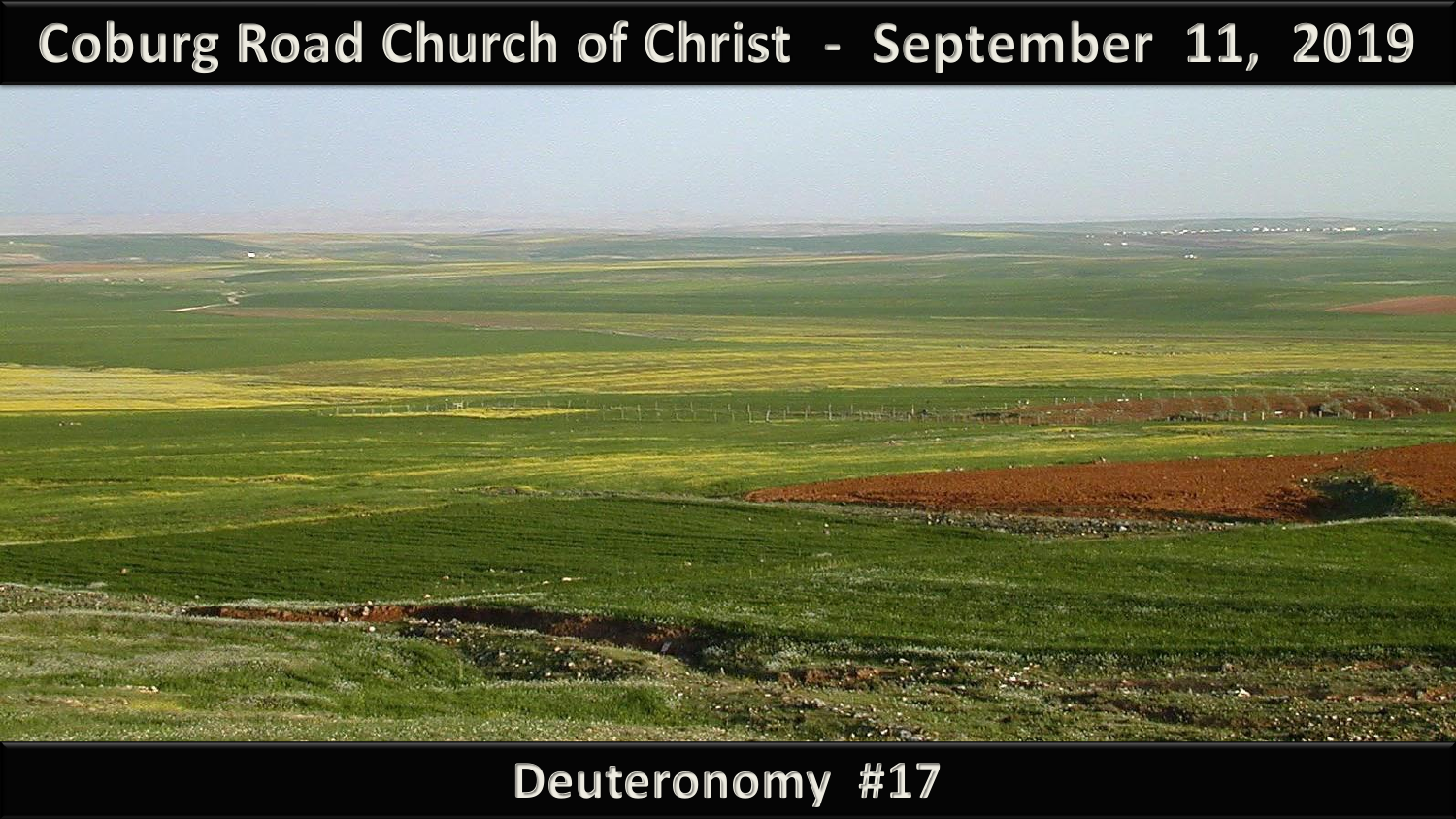## **Deuteronomy 31:6f**

**Be strong and courageous, do not be afraid or tremble at them, for the Lord your God is the one who goes with you. He will not fail you or forsake you. " 7 Then Moses called to Joshua and said to him in the sight of all Israel, "Be strong and courageous, for you shall go with this people into the land which the Lord has sworn to their fathers to give them, and you shall give it to them as an inheritance.**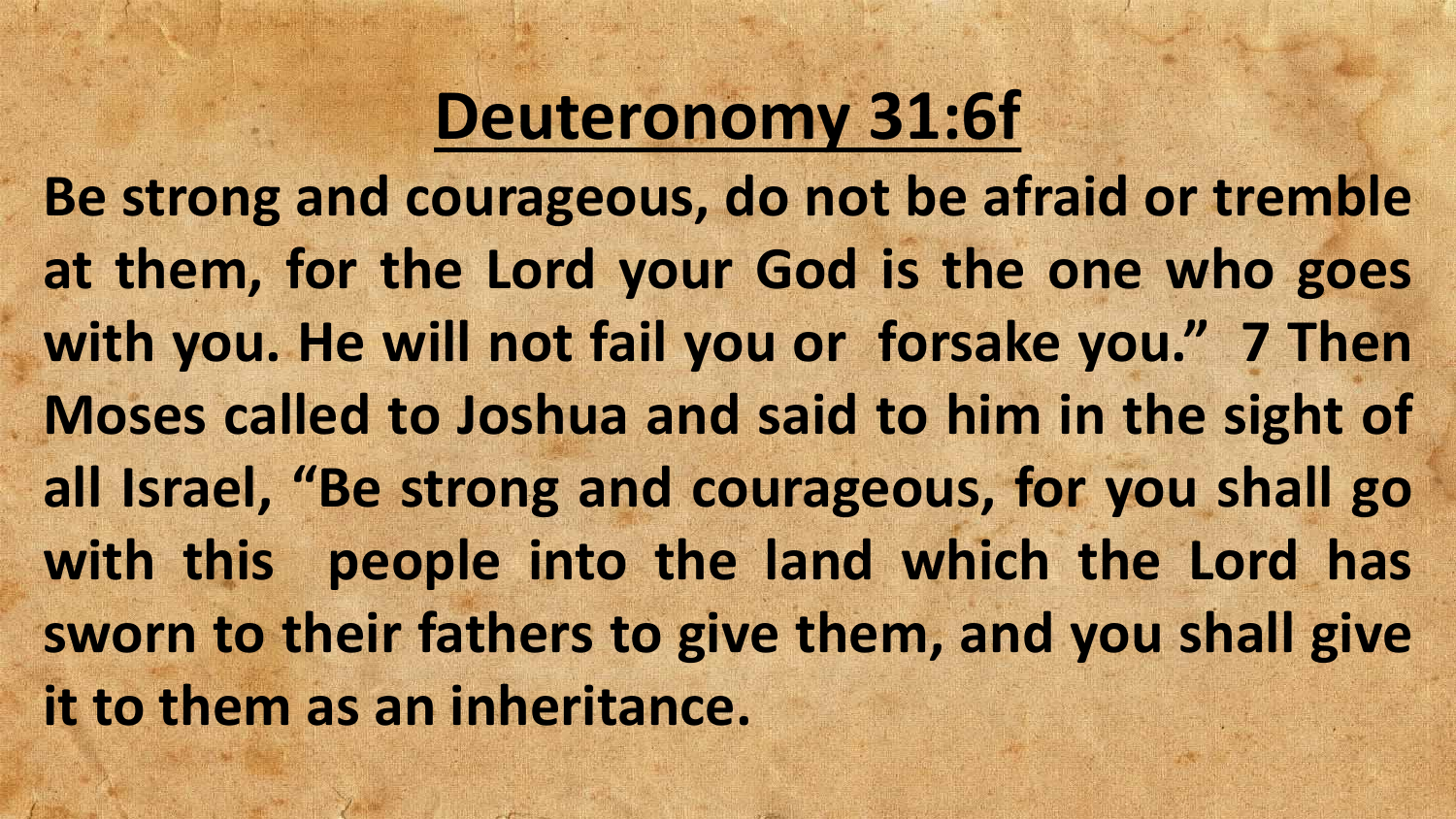#### **Deuteronomy 31:23**

**Moses commissioned Joshua the son of Nun, and said, "Be strong and courageous, for you shall bring the sons of Israel into the land which I swore to them, and I will be with you. "**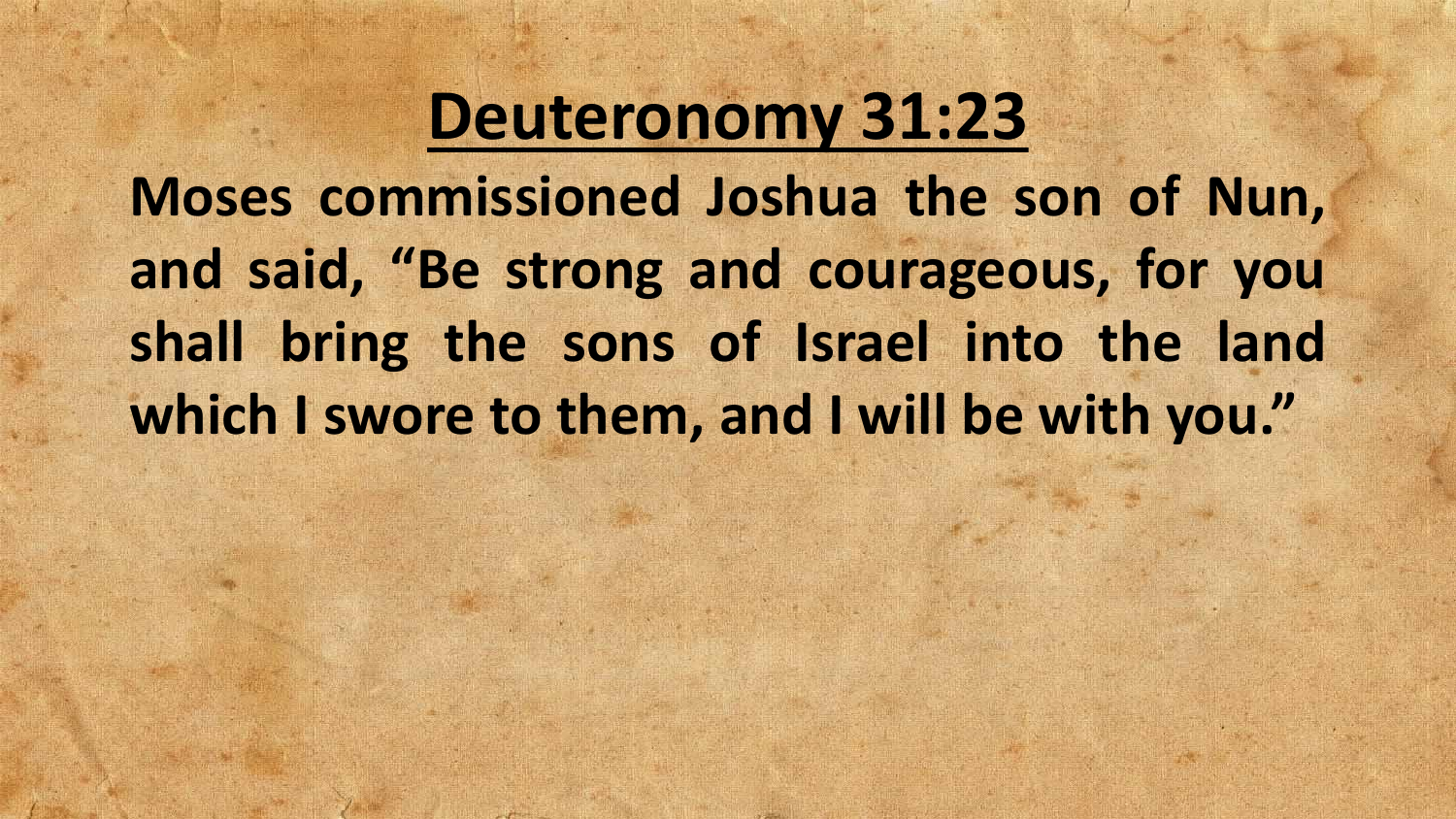## **Joshua 1:5-7**

**5 "No man will be able to stand before you all the days of your life. Just as I have been with Moses, I will be with you; I will not fail you or forsake you. 6 "Be strong and courageous, for you shall give this people possession of the land which I swore to their fathers to give them. 7 "Only be strong and very courageous; be careful to do according to all the law which Moses My servant commanded you; do not turn from it to the right or to the left, so that you may have success wherever you go.**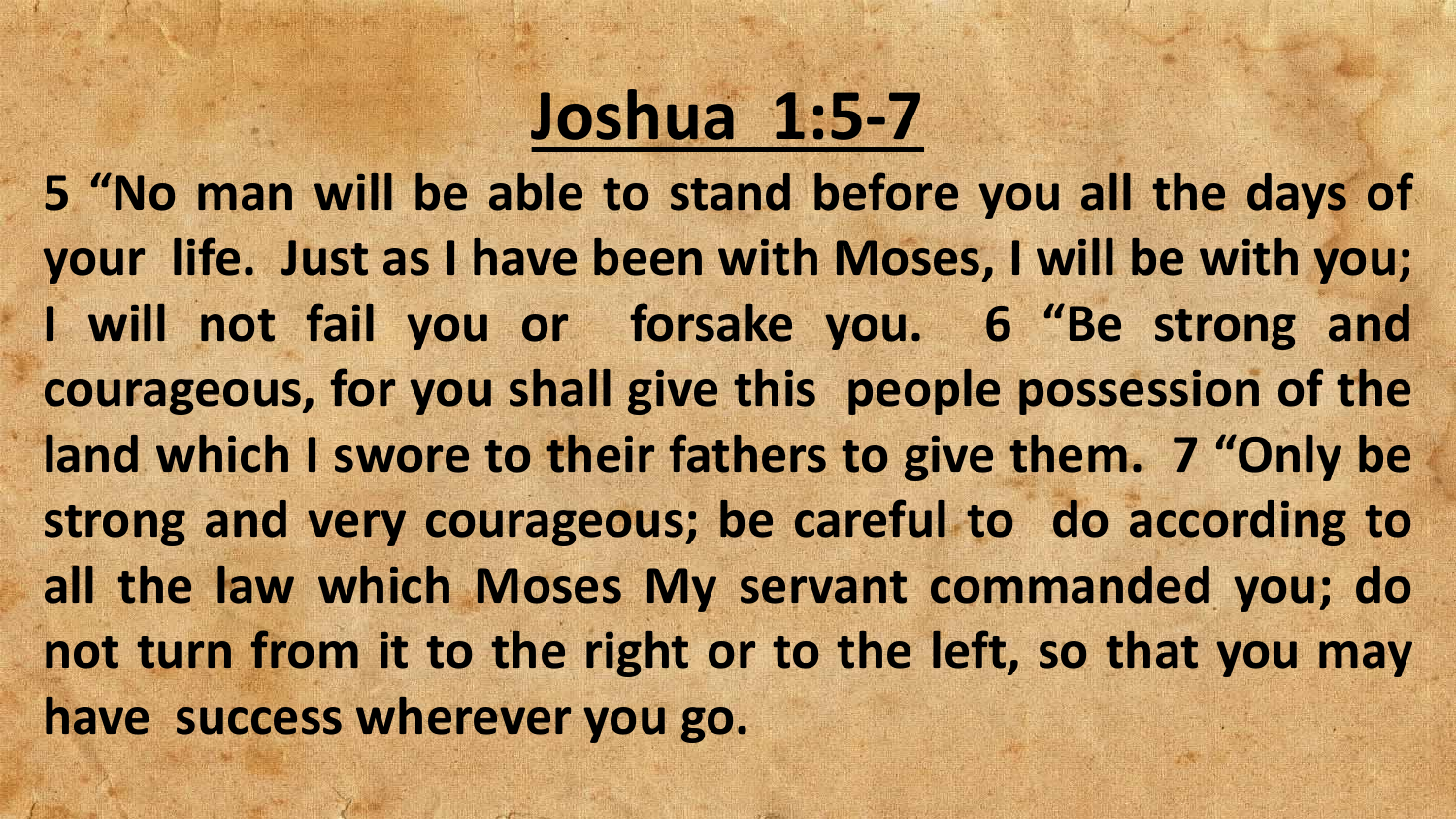# **Joshua 1:8f**

**8 This book of the law shall not depart from your mouth, but you shall meditate on it day and night, so that you may be careful to do according to all that is written in it; for then you will make your way prosperous, and then you will have success. 9 "Have I not commanded you? Be strong and courageous! Do not tremble or be dismayed, for the Lord your God is with you wherever you go. "**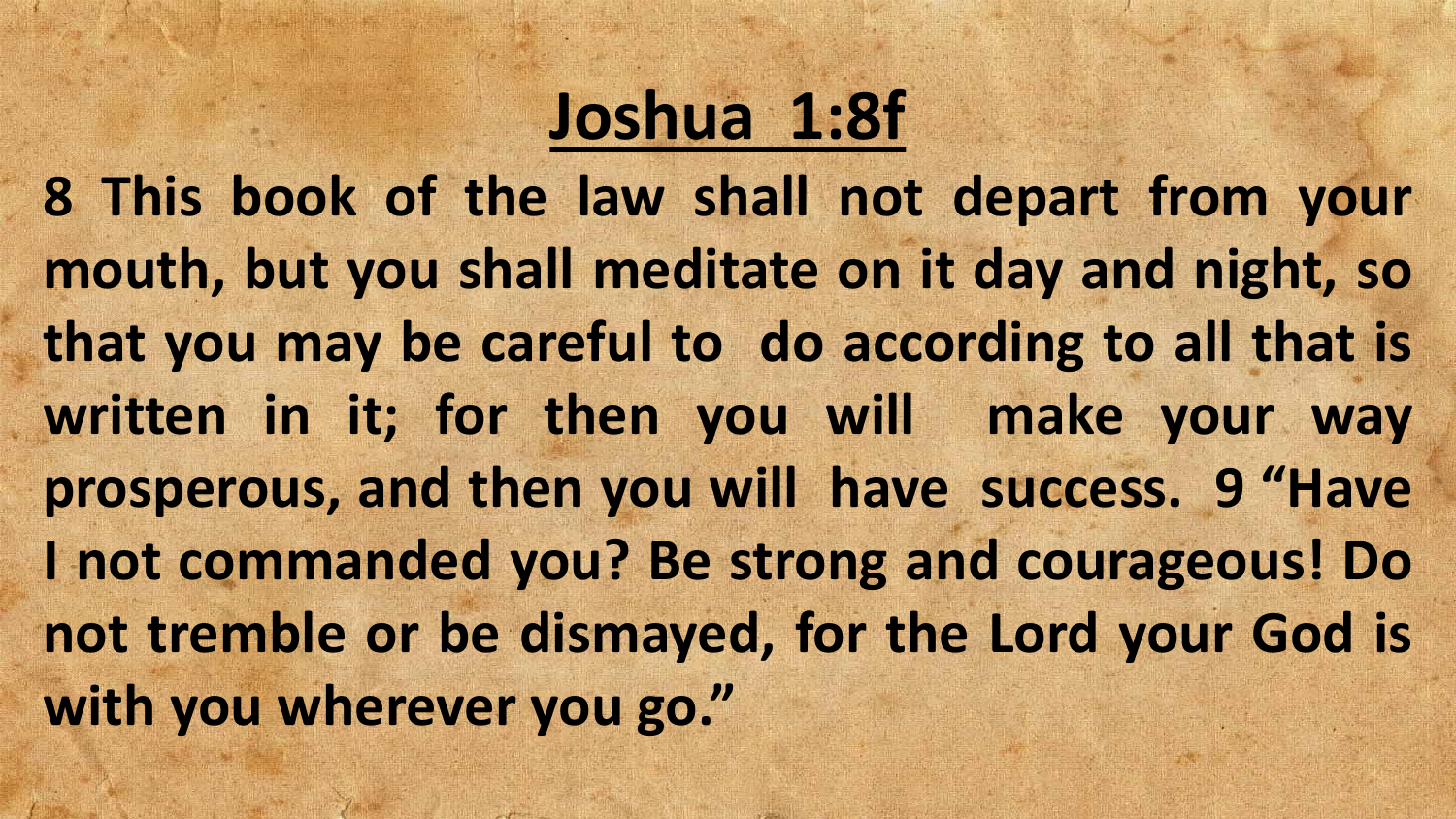#### **Joshua 1:18**

**Anyone who rebels against your command and does not obey your words in all that you command him, shall be put to death; only be strong and courageous. "**